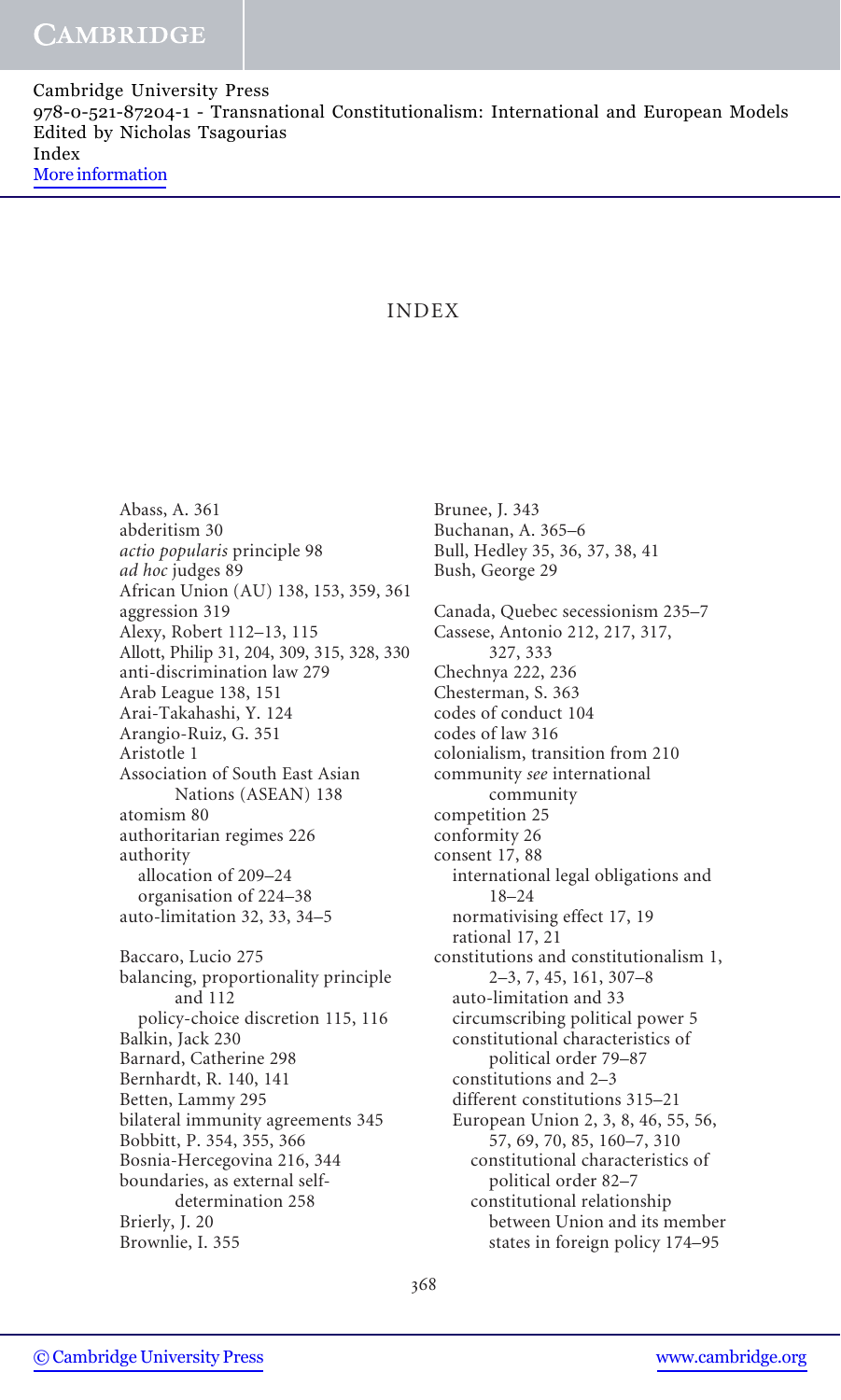### $INDEX$  369

decision for/against political integration 245–6 emergence of multilevel constitution 12, 167–74 foreign relations and 201–4 impact of flexibility 195–201 negative exercise of pouvoir constituant 247–50 general principles of law and 11, 103–6 international law and 329–31, 366–7 alternative narratives 340–8 aspirations of international constitutionalism 348–53 community interests and 331–40 community interests as politics 346–8 constitutional characteristics of political order 79–82 domestic analogy 353–6 jus cogens 13, 334–7, 346 legal unity 350–3 limitation through law 349–50 powers of the UN Security Council 357–62 sovereignty and 307–8 United States position and community values 342–6 use of constitutional language in 308–15 violations of fundamental norms 341–2 working around the constitution 362–6 world order or regional order treaties 337–40 meaning of 1–2, 3 political struggles and 6 state 4–5 transnational regimes and 238–45 fragmentation of international law 238–41 globalisation's big bang 238–41 systems and rank 242–5 use of constitutional language in international law 308–15 consultation principle 179–81 contingent rules 317

conventions 26 corporatism 13, 269–70 deliberative values in 274–6 European Union 13, 302, 302 challenges 288 democracy and 'Good Governance' project 295–301 evolution 289–95 future 301–3 International Labour Organisation (ILO) 13, 269, 277, 281–4, 294, 301, 302 challenges 281, 284–8 potential for transformation 277–80 traditional case for 270–2 cosmopolitanism 29 Council of Europe, decision-making in 51 Crawford, James 212, 320 creation of states 216 cultural discretion 118–19, 123, 125, 126, 129, 130 Curtin, D. 183, 192 customary law 74 Danilenko, G. M. 335 de Búrca, G. 126 decentralised model of international legal order 21, 23 decision-making 46–9, 50–3 equality and 50–3 European Union 46, 47, 52, 68–70 executive powers 56–62 judicial architecture 62–8 legislative process 53–6 Dekker, I. F. 183, 192, 195, 199 Delbrück, J. 357 deliberation deliberative democracy 269, 272–4 corporatism and 274–6, 300 World Trade Organization (WTO) 255–7 democracy auto-limitation and 32, 34–5 decision-making and 49 deliberative 269, 272–4 corporatism and 274–6, 300 democratic deficit 314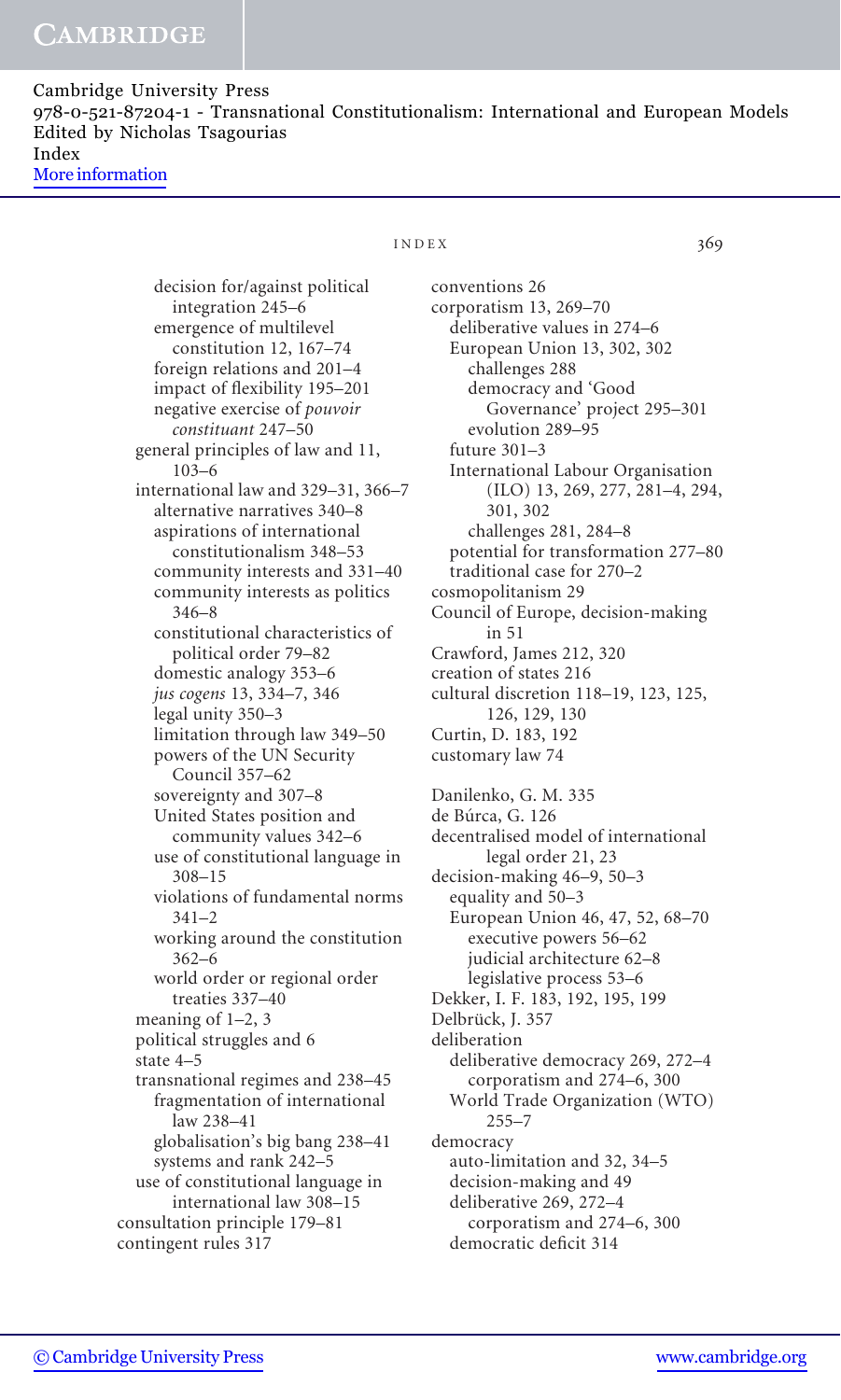370 INDEX

democracy (cont.) European Union and 55 'Good Governance' project and 295–301 as good governance 224–6, 234 intolerance and 231–4 as legitimate exercise of internal selfdetermination 226–8 societal pluralism and 228–31 Derrida, Jacques 217 Dicey, A. V. 268 dictatorships 226 Dinstein, Y. 323 diplomacy 37 dual nationality and diplomatic protection 214 external relations of the EU 167–9, 186–9, 202 discontinuity thesis 10, 17, 18, 28–43 empirical impracticability of universal states 29–31, 40, 41 state is different from natural individuals 32–9, 40, 41 state is not a person 39–40, 41 discourse theory 278 discretion epistemic 114 human rights and 110 proportionality principle and 108–9, 113–22, 129–31 cultural discretion 118–19, 123, 125, 126, 129, 130 evidential discretion 120–2, 123, 124, 130, 131 policy-choice discretion 114–18, 129, 130 right answers 122 discrimination, positive 103 disorder 18 dispute settlement 93 World Trade Organization (WTO) 257–8 division of powers, European Union foreign and security policy 169–74 Dominicé, C. 136 Doyle, Michael 34–5, 40 dual nationality 214

Dunoff, J. L. 258, 259 Dupuy, P.-M. 323 Dutheillet de Lamothe, Advocate General 76 Dworkin, Ronald 112 East Timor 223 Economic Community of West African States (ECOWAS) 138, 151, 153, 359, 361 economic rights and interests, World Trade Organization (WTO) 257–8 economic sanctions see sanctions epistemic discretion 114 equality 41 decision-making and 50–3 equivalence of regimes principle 226 erga omnes obligations 152, 319, 333 Espiell, Héctor Gros 211 European Union 4, 5, 6, 9, 10, 44–6, 104, 137, 138, 144, 238, 242, 243 constitution 2, 3, 8, 46, 55, 56, 57, 69, 70, 85, 160–7, 310 constitutional characteristics of political order 82–7 constitutional relationship between Union and its member states in foreign policy 174–95 decision for/against political integration 245–6 emergence of multilevel constitution 12, 167–74 foreign relations and 201–4 impact of flexibility 195–201 negative exercise of pouvoir constituant 247–50 co-operation in criminal matters 164 corporatism (social dialogue) 13, 269, 277, 302, 302 challenges 288 democracy and 'Good Governance' project 295–301 evolution 289–95 decision-making in 46, 47, 52, 68–70 executive powers 56–62 judicial architecture 62–8 legislative process 53–6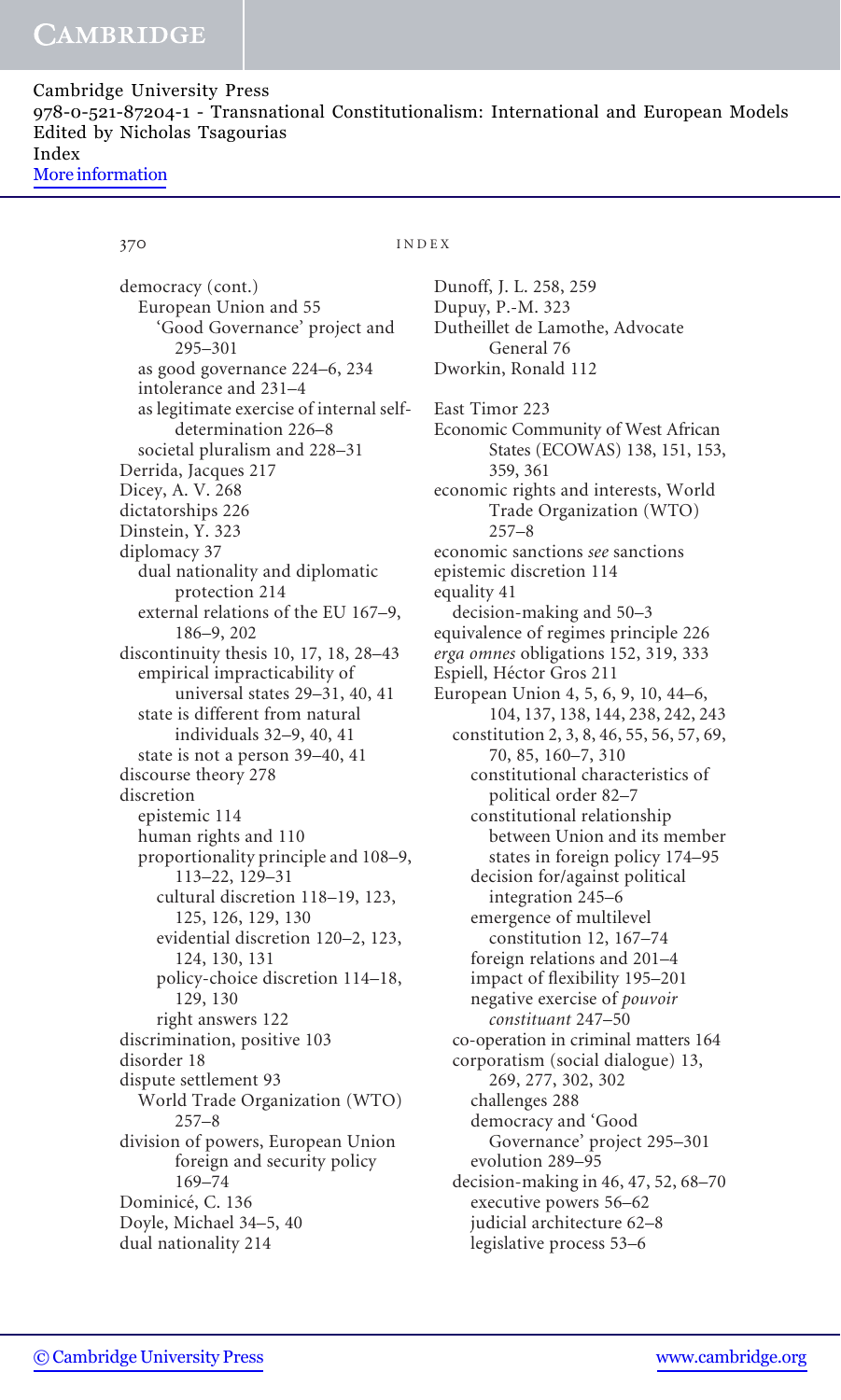> democracy and 55 'Good Governance' project and 295–301 external relations 167–9, 186–9, 202 flexible co-operation 195–201 foreign and security policy 164, 165, 204–6 constitutional relationship between Union and its member states in foreign policy 174–95 current state of constitutionalism in 201–4 direct effect in national legal systems 189–95 division of external competences 169–74 external relations 167–9, 186–9, 202 information and consultation principle 179–81 loyalty principle 181–3 as personification of treaty relationship 167–9 subsidiarity principle 183–6 general principles of law and 73 constitutional rationale 105–6 judicial legislation and 99, 100, 102 'Good Governance' project 295–301 human rights and 75, 86 institutions 10, 44, 45, 56, 69 Commission 53, 61–2 Council 53, 54–5, 62 Court of Justice 53, 57, 62–8, 87–8, 99, 100, 106 Economic and Social Committee 289 Parliament 53–4 international law and 83 judicial legislation 99, 100, 102 judicial review in 96 law 44, 45 judicial architecture 62–8 member states 45, 46 constitutional relationship between Union and its member states in foreign policy 174–95 national law 64, 65

### INDEX 371

proportionality principle and 11, 60–1, 112, 126–9, 130 sanctions and 147, 148, 153 self-determination and 245–50 decision for/against political integration 245–6 negative exercise of pouvoir constituant 247–50 self-determination unit and subunits 246–7 as state 44 subsidiarity principle 59–60, 273 foreign and security policy and 183–6 proportionality principle and 131 substantive powers 56–62 treaties 55–6, 57–8, 84, 86, 160, 165 division of external competences 169–74 external relations as personification of treaty relationship 167–9 evidential discretion 120–2, 123, 124, 130, 131 external relations, EU 167–9, 186–9, 202 external self-determination 220–4 World Trade Organization (WTO) 258 absence of boundaries 261–4 death of trade regime 258–60 emergence of boundaries 264–7 extraterritorial jurisdiction 261 Fassbender, B. 165, 352 Fink-Hooijer, F. 181 flexible co-operation, European Union 195–201 foreign and security policy of the European Union 164, 165, 204–6 constitutional relationship between Union and its member states in foreign policy 174–95 consistency and delimitation between constitutional levels 178–89 validity relation between two levels 174–8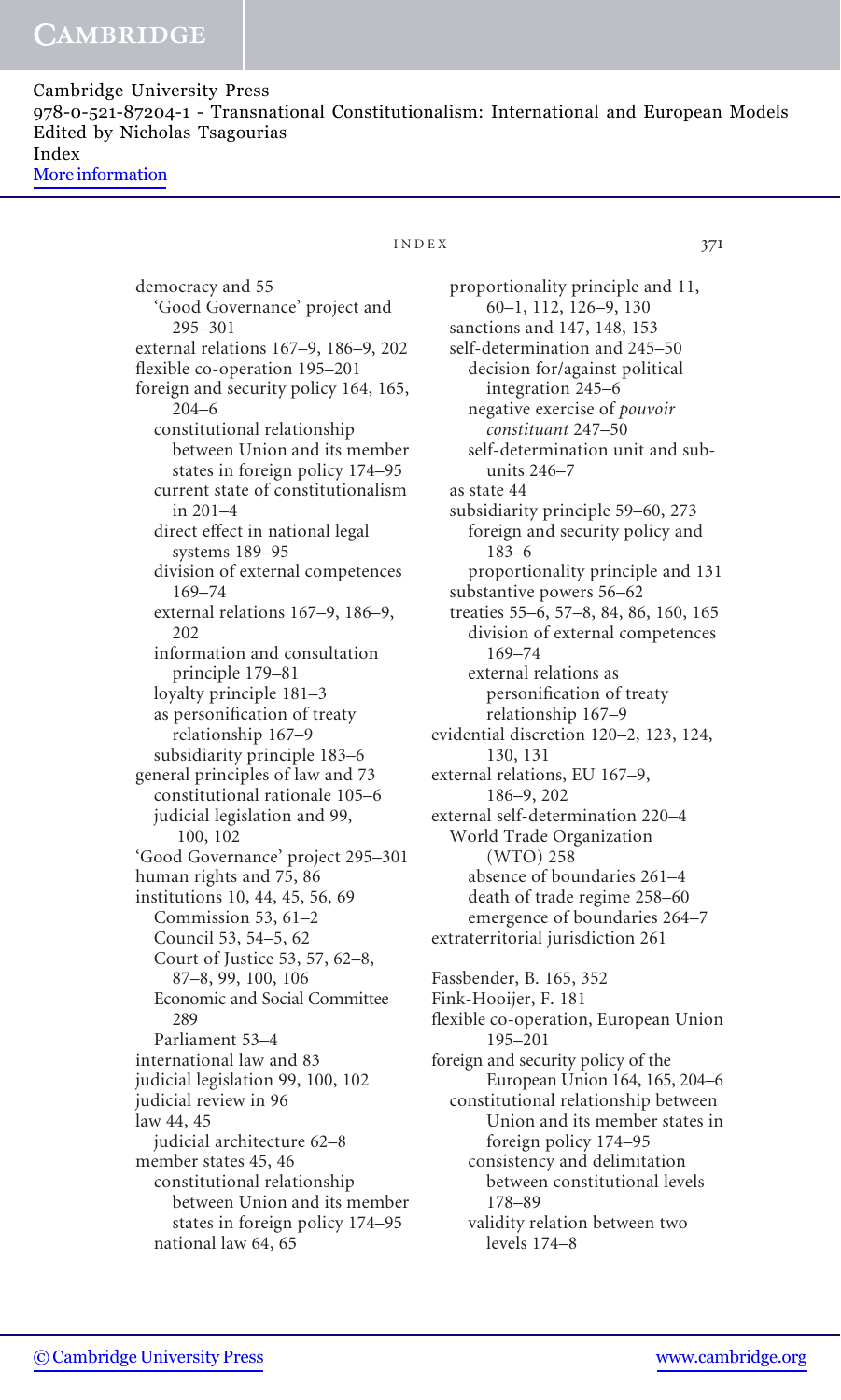372 INDEX

foreign and security policy of the European Union (cont.) current state of constitutionalism in 201–4 direct effect in national legal systems 189–95 division of external competences 169–74 external relations 167–9, 186–9, 202 information and consultation principle 179–81 loyalty principle 181–3 as personification of treaty relationship 167–9 subsidiarity principle 183–6 Fox, G. 231 fragmentation of international law 238–41 Franck, Thomas 322, 364 Frankenberg, G. 161 free riding 33 freedom of state action 100 Friedman, Wolfgang 307 functional sovereignty 228 fundamentalism 232, 233 game theory 26 General Agreement on Tariffs and Trade (GATT) 250–1, 261–4, 311 see also World Trade Organization (WTO) general principles of law 11, 71 constitutional rationale and 103–6 courts and 87–103 judicial legislation 96–103 role of ICJ and ECJ in identifying and interpreting general principles of law 87–96 typologies of 72–9 genocide 74, 93, 94, 319 Germany 316 global private regimes 229 globalisation 43, 241–2, 278, 285, 350 corporatism and 276 democracy and 230 Goodrich, L. M. 141 governance 13, 207, 208 democracy as good governance 224–6, 234

self-determination as foundational principle 267–8 Grote, J. R. 276 Grotius, Hugo 24, 27, 36, 37 Habermas, Jürgen 44, 272–3, 274, 278, 314–15, 323, 346 Hafner Report 239 Hallstein, Walter 85 Hambro, E. 141 Hannum, H. 228 Harrison, R. 22, 24, 38 Hart, H. L. A. 178, 316 Hartley, T. C. 100 heterarchy 231–4 hierarchies in international law 151 in organisations 12, 136, 140, 156–9, 359 military measures and 150–6 sanctions by regional organisations 145–9 Hobbes, Thomas 17, 18, 22, 22–3, 24, 26, 27, 28, 32, 38 Hobsbawm, E. J. 31 Hoffman, Lord 107 Hong Kong 222, 236 House, J. D. 276 human rights 74, 75, 83, 86, 229, 338 limitations on rights 110 proportionality principle and 109, 110–12, 121, 122–6 humanitarian interventions 362–6 Hutchinson, M. 107 ideal constitutions 330 individuals 25 industrial relations, corporatism and 271 information and consultation principle 179–81 institutions 17 European Union 10, 44, 45, 56, 69 Commission 53, 61–2 Council 53, 54–5, 62 Court of Justice 53, 57, 62–8,

87–8, 99, 100, 106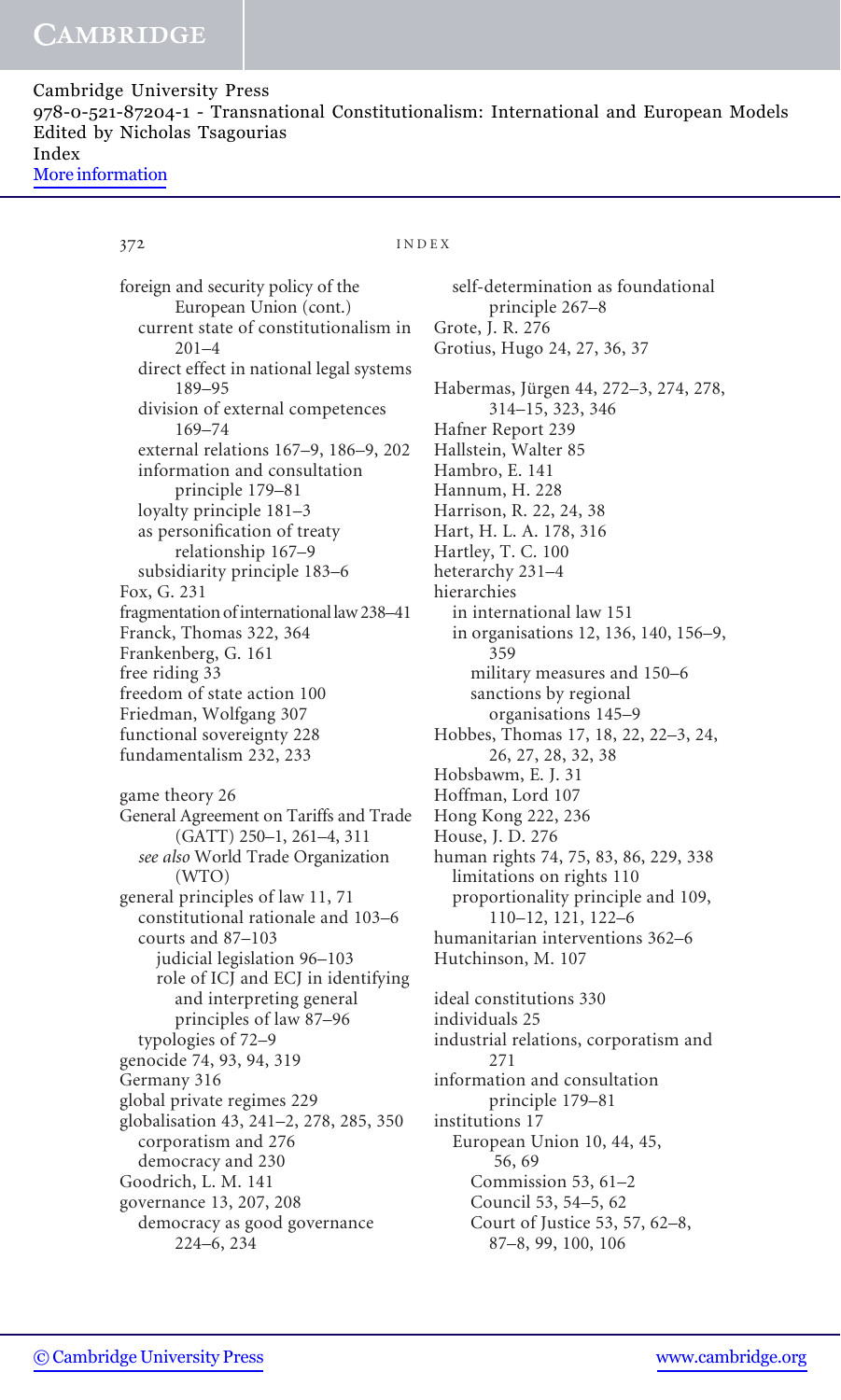## INDEX 373

Economic and Social Committee 289 Parliament 53–4 internal self-determination 224–38 World Trade Organization (WTO) 254–8 assertion of economic rights and interests 257–8 deliberation 255–7 participation of states 254–5 international community 313, 320 community interests and constitutionalism 331–40 community interests as politics 346–8 jus cogens 13, 334–7, 346 United States position and community values 342–6 world order or regional order treaties 337–40 constitution of 316, 317 UN Charter as 321–8, 351–3 International Court of Justice (ICJ) 81, 83 general principles of law and 88–96 judicial legislation 98–9, 100, 101 International Criminal Court 344 International Criminal Law international crimes 319 International Criminal Court 344 International Criminal Tribunals 318, 357 International Criminal Tribunals 318, 357 International Labour Organisation (ILO), corporatism (tripartism) in 13, 269, 277, 281–4, 294, 301, 302 challenges 281, 284–8 international law 17 consent and international legal obligations 18–24 constitutionalism and 329–31, 366–7 alternative narratives 340–8 aspirations of international constitutionalism 348–53

community interests and 331–40 community interests as politics 346–8 constitutional characteristics of political order 79–82 domestic analogy 353–6 jus cogens 13, 334–7, 346 legal unity 350–3 limitation through law 349–50 powers of the UN Security Council 357–62 sovereignty and 307–8 United States position and community values 342–6 use of constitutional language in 308–15 violations of fundamental norms 341–2 working around the constitution 362–6 world order or regional order treaties 337–40 European Union and 83 fragmentation of 238–41 hierarchies in 151 judicial legislation 98–9, 100, 101 International Law Commission (ILC) 146, 238–41 International Monetary Fund (IMF), decision-making in 50, 51 intolerance 231–4 Ireland, corporatism in 275, 276 irrationality 107 Italy, corporatism in 275 Jacobs, F. 107 Jellinek, Georg 33 Joerges, C. 165 judges

ad hoc 89 judicial legislation 96–103 judicial review 95–6 proportionality principle and 107, 109 Jürgens, T. 180 jus cogens 13, 80, 93–5, 152, 317–20,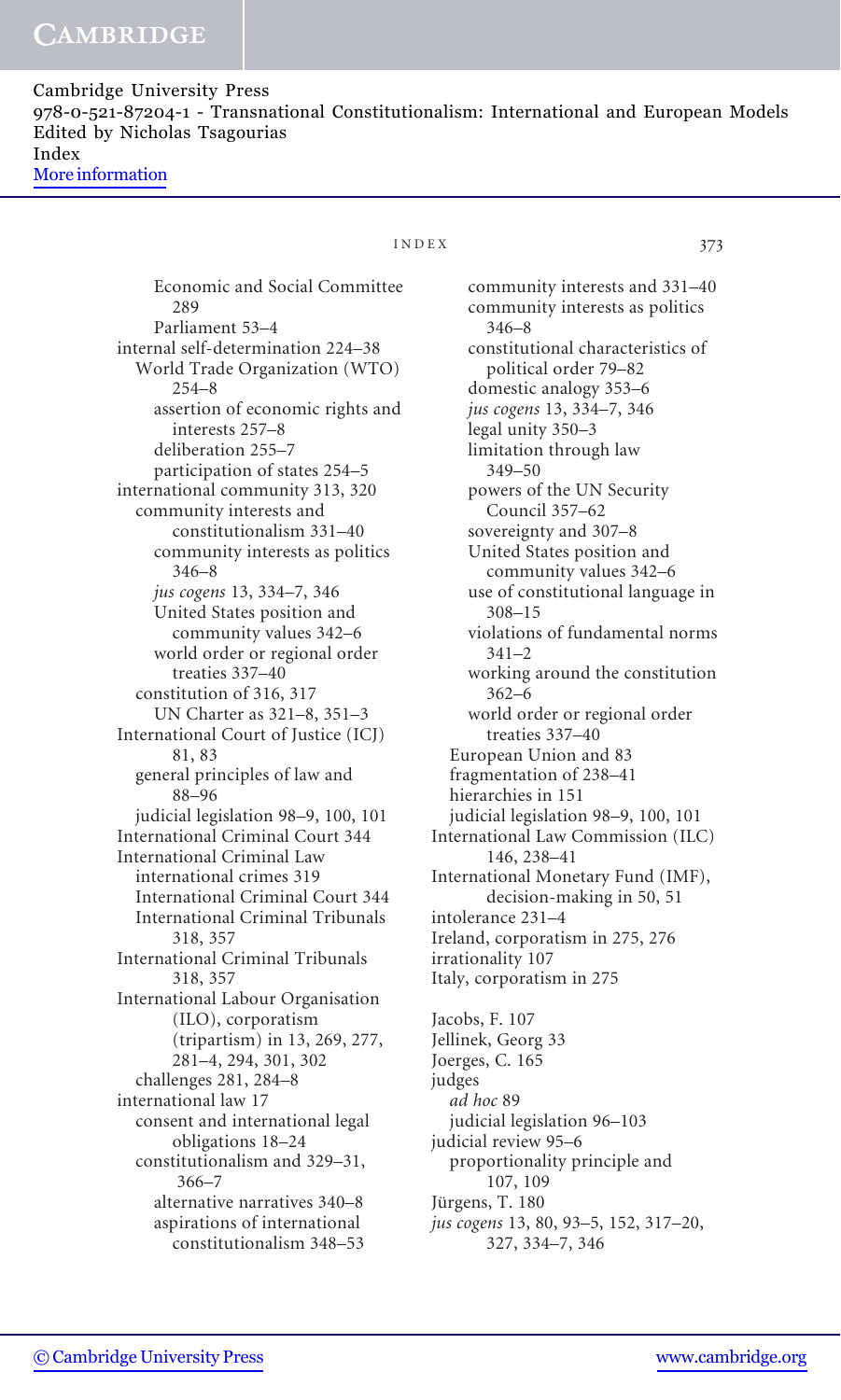374 INDEX

Kant, Immanuel 17, 18, 24, 30–1, 34, 41, 42, 160 Kelsen, Hans 175, 177, 307, 308, 312, 354 Kirgis, F. 224 Klabbers, J. 350, 356, 362 Koopmans, T. 349 Koskenniemi, Martti 212, 239, 313, 330, 352, 355–6 Kosovo, humanitarian intervention in 362–6 Kuper, A. 43 Ladeur, K.-H. 230 Lagrange, Advocate General 73 Lauterpacht, H. 316, 351 legal constitutions 330 Lester, Lord 108 Lewis, David 25–6 liberalism 40 auto-limitation and 34–5 Locke, John 24, 27, 28 Loughlin, Martin 29 loyalty principle 181–3 Luhmann, Niklas 229, 242, 311 McBride, J. 125 Macdonald, R. St. J. 323 McDougal, Myres 313 McGrath, K. 276 McNair, A. D. 324 Mahoney, P. 124 margin of appreciation 107, 123, 124, 126 Mercado Común del Sur (Mercosur) 138 military action, regional organisations and 150–6 moral law 24, 25 Morgenthau, Hans 39 Mosler, Hermann 313 Möstl, W. 180 natural law 24, 35, 36 natural resources 261, 264 nature, state of 18, 22, 28, 32, 38 necessity, policy-choice discretion and 114, 116 neutralisations 347

new international economic order (NIEO) 209, 211 new world order 29 Nolte, G. 231 non-governmental organisations (NGOs) 284 non-intervention principle 74, 78, 210 North American Free Trade Area (NAFTA) 243 North Atlantic Treaty Organisation (NATO) 138, 139, 153 decision-making in 50 obligations 17 consent and international legal obligations 18–24 erga omnes 152, 319, 333 sanctions for breaking see sanctions opinio juris 227 opinio necessitatis 227 Oppenheim, L. 20, 21, 22, 23, 28, 316 Orford, A. 367 Organisation for Security and Co-operation in Europe (OSCE) 138 Organisation of American States (OAS) 138, 148, 151 pacta sunt servanda principle 57, 79, 85 peace, self-determination and 220–38 allocation of territorial authority 220–4 organisation of territorial authority 224–38 peace principle 81, 98 people, self-determination and 209, 212–15 peremptory norms (jus cogens) 13, 80, 93–5, 152, 317–20, 327, 334–7, 346 Permanent Court of International Justice (PCIJ) 73 Pernice, I. 163, 166 Petersmann, Ernst-Ulrich 314 Phillomore, Lord 73 physical limitations 25 Pogge, T. 342 policy-choice discretion 114–18, 129, 130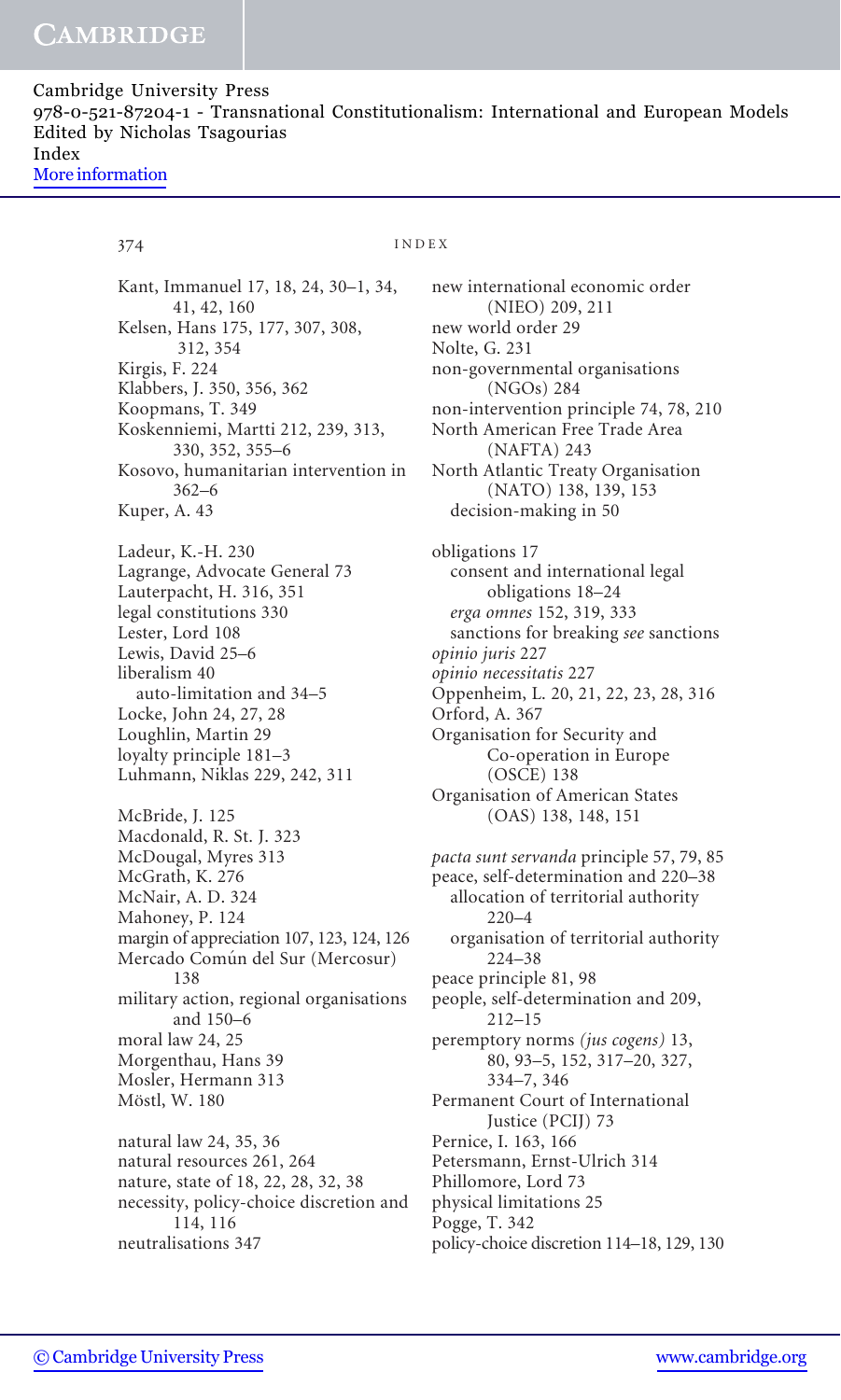> political order constitutional characteristics of 79–87 international community interests as politics 346–8 Pomerance, M. 215 positive discrimination 103 poverty 341 power constitutionalism circumscribing 5 entrenched structures 31 realism and 39–40 Preuss, U. K. 2 probability, proportionality and 120 progressive movements 320 proportionality principle 11, 60–1, 107–10 discretion and 108–9, 113–22, 129–31 cultural discretion 118–19, 123, 125, 126, 129, 130 evidential discretion 120–2, 123, 124, 130, 131 policy-choice discretion 114–18, 129, 130 right answers 122 European Union and 60–1, 112, 126–9, 130 human rights and 109, 110–12, 121,  $122–6$ nature and contexts 110–13 psychology 25 Pufendorf, Samuel von 24, 27

Quebec, secessionism in 235–7

rationality prudential 32 rational consent 17, 21 Rawls, John 69, 230 real constitutions 330 realism 32, 39–40 rebus sic stantibus 19, 23 recognition of states 216, 219 global policies on 220–38 allocation of territorial authority 220–4 organisation of territorial authority 224–38

## INDEX 375

regionalism 135, 137–40, 358 hierarchies of regional organisations 12, 136, 140, 156–9, 359 military measures and 150–6 sanctions by regional organisations 145–9 regularity 26, 30 Reisman, Michael 313 reservations to treaties 339, 340 Ruiter, D. W. P. 168 Russia 241 sanctions 94 by regional organisations 145–9 Scheuner, Ulrich 321 Schmitt, Carl 215, 216, 347 Schmitter, Philippe 275, 276 Scott, James Brown 331 secessionism, Quebec 235–7 self-determination 12, 88, 207–9, 319 allocation of territorial authority 209–24 European Union 245–50 decision for/against political integration 245–6 negative exercise of pouvoir constituant 247–50 self-determination unit and subunits 246–7 external 220–4 World Trade Organization (WTO) 258 as foundational principle of global governance 267–8 internal 224–38 World Trade Organization (WTO) 254–8 international regimes 238–67 consitutionalism and 238–45 European Union 245–50 World Trade Organization (WTO) 250–67 organisation of territorial authority 224–38 peace and 220–38 structural elements 209–20 people 209, 212–15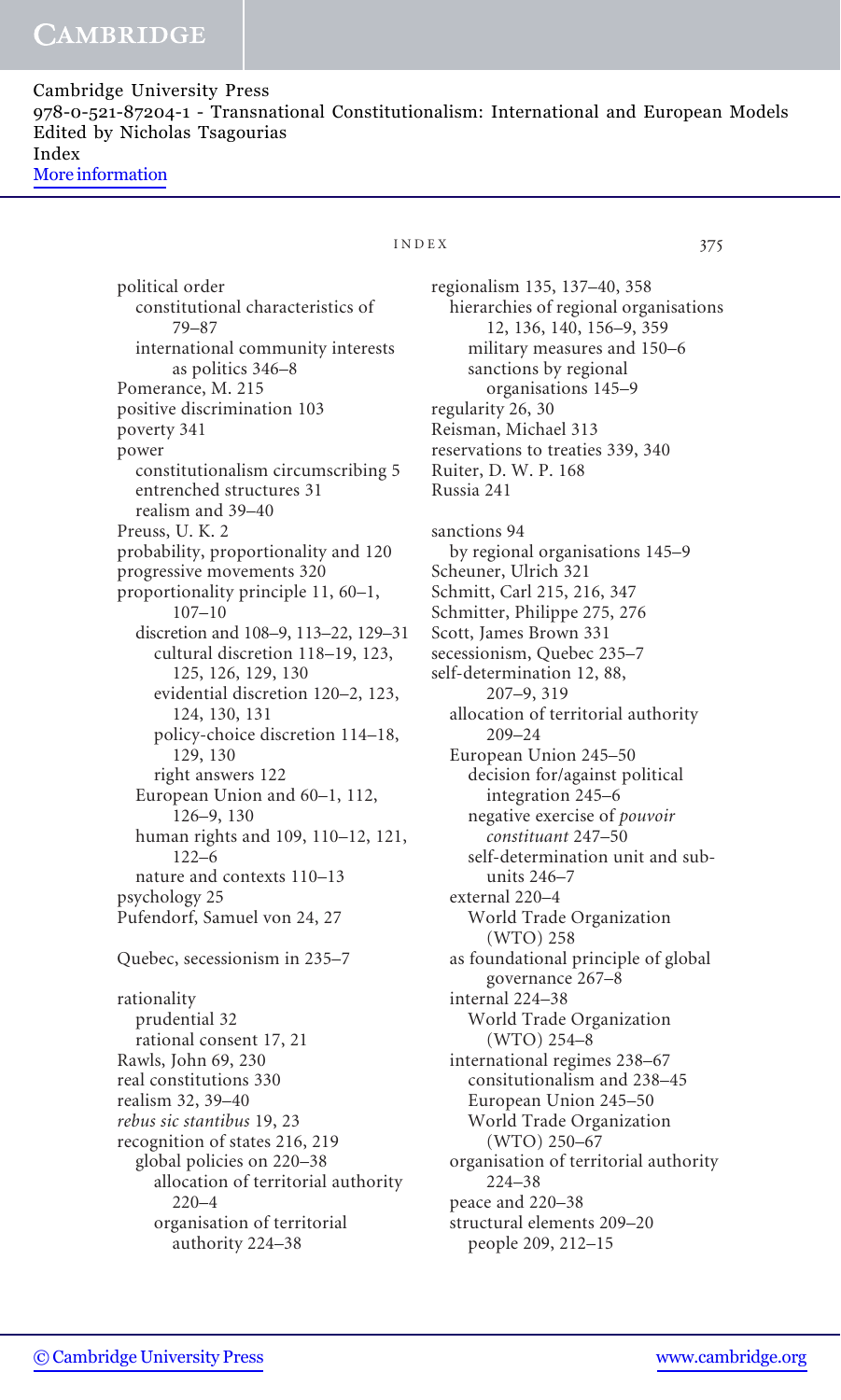### 376 INDEX

self-determination (cont.) self 209, 215–19 state 209, 210–12 World Trade Organization (WTO) 250–67 assertion of economic rights and interests 257–8 birth of the 'self' 250-1 deliberation 255–7 external self-determination 258 internal self-determination 254–8 participation of states 254–5 regime polity 251–4 self-interest 23, 38 Serbia, humanitarian intervention in Kosovo 362–6 Simma, B. 331, 332, 335, 348 Simons, P. 141 Skinner, Q. 29 Slaughter, Anne-Marie 29–30, 35, 39, 40 sociability 38 social contractarianism 17 consent and 22 discontinuity thesis 10, 17, 18, 28–43 logic of the social contract 24–8 social dialogue see corporatism social systems theory 229, 238, 242–5 societal pluralism democracy and 228–31 intolerance and 231–4 Somavia, Juan 284 sovereignty 80, 86, 100, 307–8, 355–6 establishment of 27 functional 228 paradox 195, 199 self-determination and 211, 215 Spinoza, Baruch 38 states 17 allocation of territorial authority 209–24 consent and international legal obligations 18–24 creation 216 decentralised model of international legal order 21, 23 establishment of 27 European Union as state 44

hierarchies and 136 organisation of territorial authority 224–38 recognition of 216, 219 global policies on 220–38 self-determination and 209, 210–12 self-interest 23, 38 state constitutionalism 4–5 state of nature and 22, 28, 38 universal see universal states weakening of institution of 326 see also sovereignty subsidiarity principle 59–60, 273 foreign and security policy and 183–6 proportionality principle and 131 subsumption, proportionality principle and 112 Switzerland 318 Taiwan 222, 236 Teubner, G. 229 Tomuschat, Christian 311, 313, 315, 317, 318, 321, 331, 332, 351 totalitarianism 226, 233 trade unions 275, 277 transnational regimes, selfdetermination and 238–67 consitutionalism and 238–45 European Union 245–50 World Trade Organization (WTO)  $250 - 67$ treaties 46, 50, 186–9, 356 European Union 55–6, 57–8, 84, 86, 160, 165 division of external competences 169–74 external relations as personification of treaty relationship 167–9 peremptory norms (jus cogens) 13, 80, 93–5, 152, 317–20, 327, 334–7, 346 reservations to 339, 340 world order or regional order treaties 337–40 Treu, Tiziano 296 tripartism see corporatism